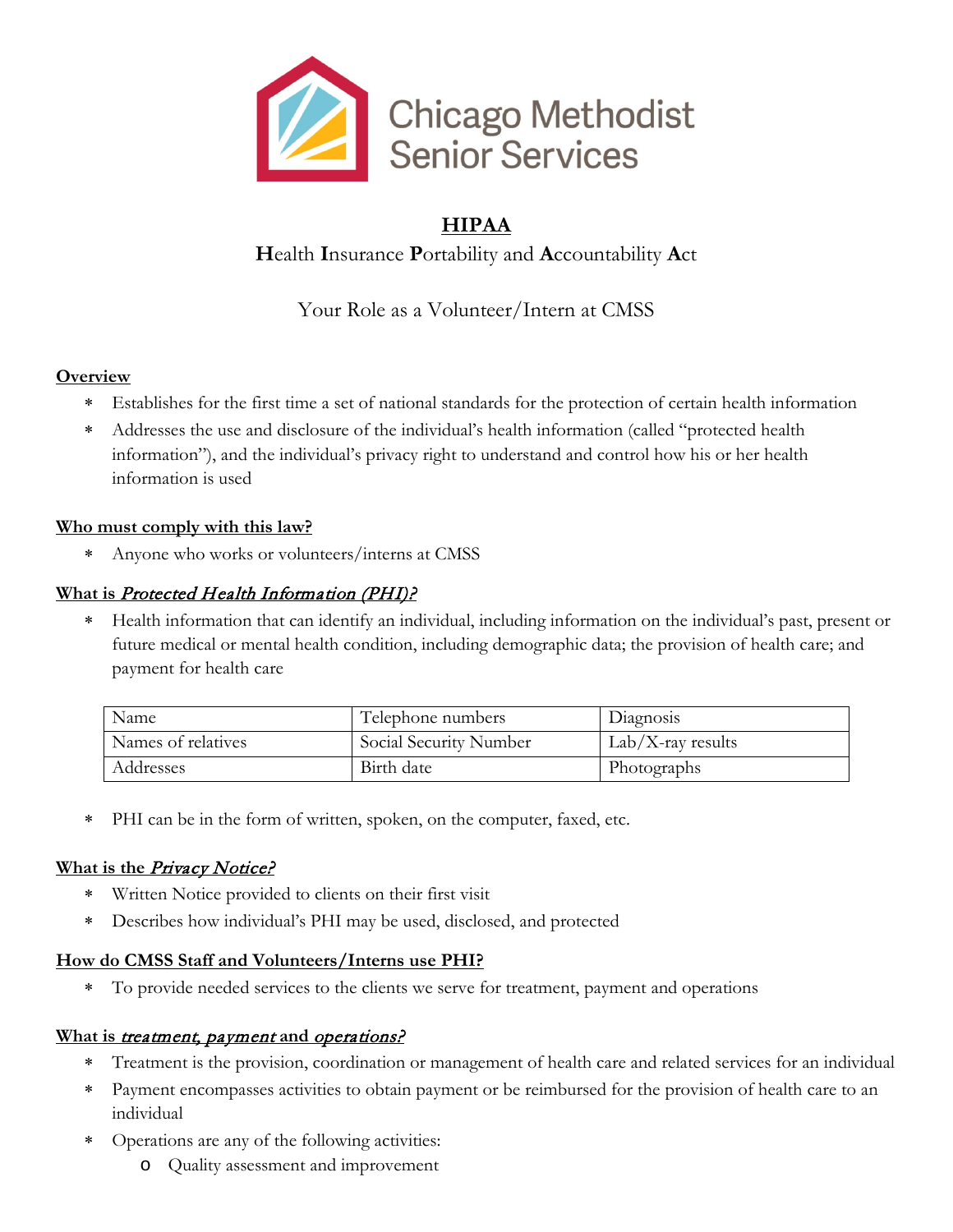- o Business planning, development, management and administration
- o Conducting or arranging for medical reviews, audits or legal services

#### **What is the** Minimum Necessary Standard?

- Employees and Volunteers/Interns only use or share PHI that is necessary to conduct their job and provide service to the client
- ∗ Who needs to know? Why do they need to know? What do they need to know?

#### **Potential HIPAA violations**

- Repeating a conversation you heard about a client's condition to a friend
- Asking questions about a client's medical condition or why they are in a facility (because you know the client's sister and you are curious)
- ∗ Telling a friend you saw someone else's mother at CMSS and why she was there
- Looking at a client's PHI on someone's desk

#### **What can you do to protect client's privacy?**

- ∗ Understand and practice CMSS' policies.
- ∗ Don't leave client information, files, etc. where others can see them; return to appropriate location.
- ∗ Don't toss client information in the trash; place in security bins or shred.
- ∗ Don't discuss client information in public areas; be aware of who might overhear.
- ∗ Do not take pictures of clients.
- Should you see or hear a violation, intervene if appropriate and contact your supervisor immediately

#### **Are there penalties for HIPAA violations?**

- ∗ Yes, civil and criminal penalties apply to both the "individual" and CMSS
- ∗ If you reveal any Protected Health Information (PHI) to someone who does not need to know it, you have violated a client's confidentiality, you have broken the law and may be liable for the violation
- ∗ Those who do so for financial gain can be fined as much as \$250,000 or go to jail for as many as 10 years
- ∗ Even accidentally breaking the rules can result in penalties (and embarrassment) for you and CMSS

#### **After you stop volunteering/interning at CMSS**

Client protected health information must still be protected. You cannot share information about clients after you stop volunteering/interning.

#### **CMSS' Compliance Officer**

∗ Contact Renz Pantaleon, 773.596.2301, [renz@cmsschicago.org](mailto:renz@cmsschicago.org) or the CMSS Compliance Hotline at 773.596.2282

#### **HIPAA questions:**

∗ Ask your CMSS site Supervisor, the Director of Volunteers or Compliance Officer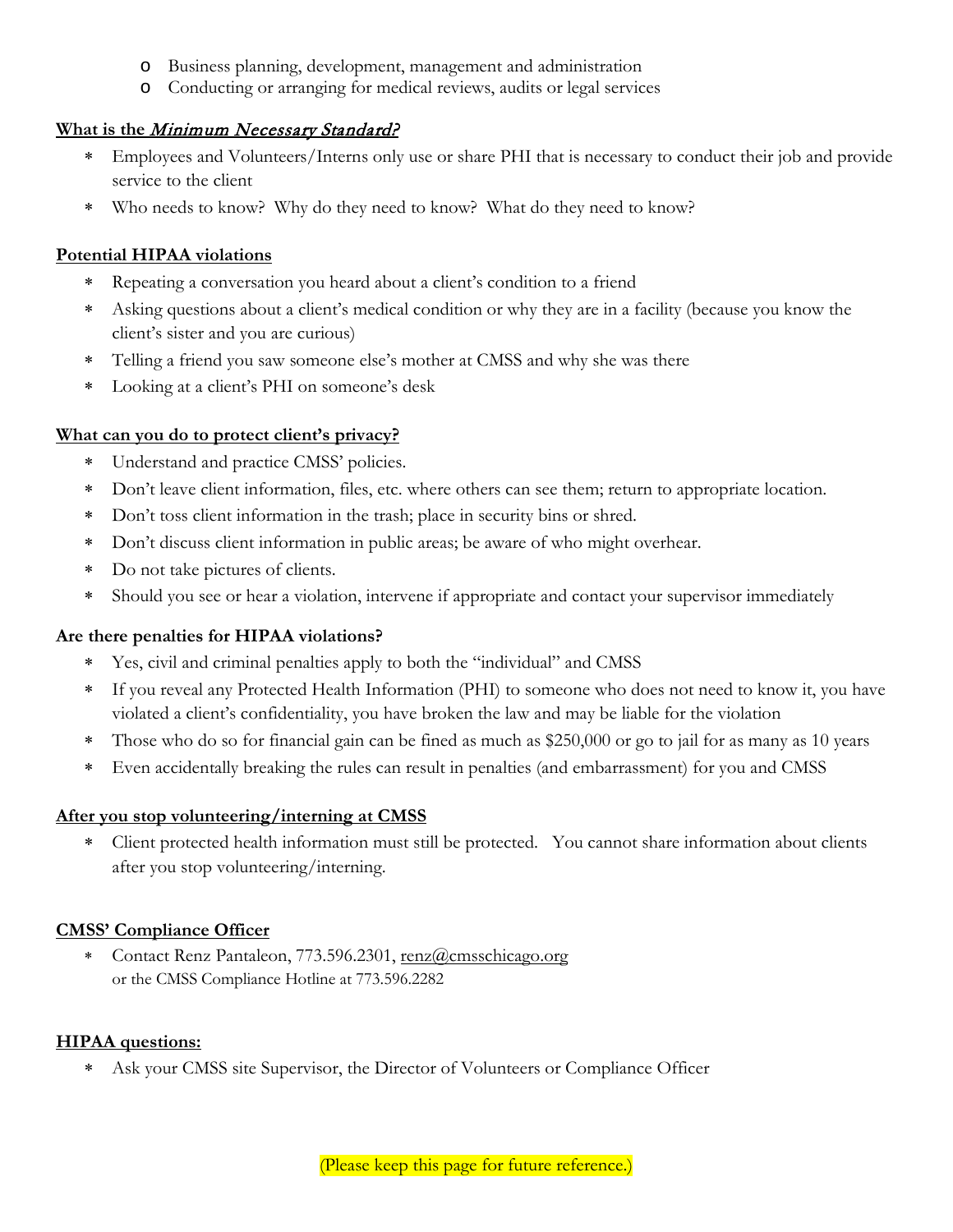

## **HIPAA Volunteer/Intern Review Questions**

Name: \_\_\_\_\_\_\_\_\_\_\_\_\_\_\_\_\_\_\_\_\_\_\_\_\_\_\_\_\_\_\_\_\_\_\_\_\_\_\_\_\_\_\_\_\_\_\_\_\_\_\_\_\_\_\_\_\_\_\_ Date: \_\_\_\_\_\_\_\_\_\_\_\_\_\_

- 1. The HIPAA Privacy law establishes for the first time a set of national standards for the protection of certain health information.
	- A. True □
	- B. False  $\square$
- 2. *Protected Health Information (PHI)* is in which of the following formats?
	- A. Oral communication  $\square$
	- B. Written communication □
	- C. Electronic communication ☐
	- D. All of the above  $\Box$
- 3. The *Minimum Necessary Standard* refers to:
	- A. Paper work reduction  $\Box$
	- B. Minimum staffing levels  $\Box$
	- C. Minimum necessary information to accomplish task  $\Box$
	- D. All of the above  $\Box$
- 4. Is it okay for Volunteers/Interns to take photos of residents?
	- A. No  $\square$
	- B. Yes ☐
- 5. Is it okay for Volunteers/Interns to speak to family members about a client's condition?
	- A. No  $\square$
	- B. Yes  $\square$
- 6. Can you be held personally liable for violating HIPAA?
	- A. No  $\square$
	- B. Yes  $\square$
- 7. After you stop volunteering/interning for CMSS, can you share client information?
	- A. No  $\square$
	- B. Yes  $\square$
- 8. There are civil and criminal penalties for not complying with HIPAA?
	- A. True  $\Box$
	- B. False  $\square$